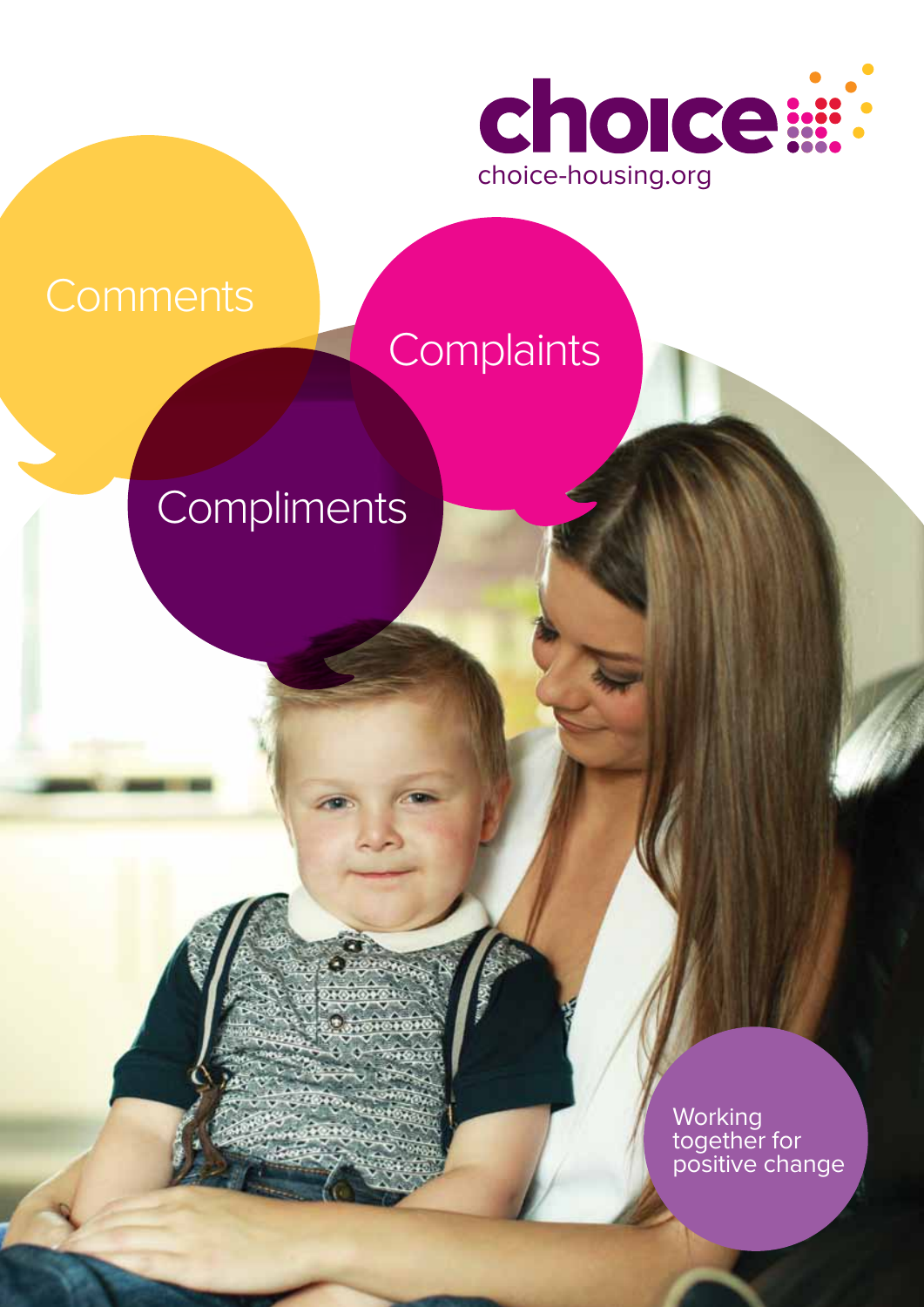# Complaints, Compliments and Comments

**We aim to offer a helpful and efficient service, but recognise that sometimes we make mistakes, so if you are not happy with the service you have received from us, we want to know.**

**We want to hear from you if you have any comments, suggestions or compliments about our services or staff.**

#### **How to Complain**

We define a complaint as 'any oral or written expression of dissatisfaction by any person, however made, about the service, actions or inactions of Choice or its officers which requires a response'.

You can complain in person, in writing, by phone or email through our website or through a third party. Our first action will be to consider if we can resolve your concern immediately. If we can't, we will register your complaint. We aim to acknowledge all complaints within one working day.

#### **Local Resolution**

Problems can be raised informally in the first instance. Please discuss your concerns with your Scheme Coordinator, Housing Officer, Property Services Officer or Development Officer. Where a complainant is unhappy with the initial response, he or she has the opportunity to appeal to a higher level within Choice.

We will fully investigate all reasonable complaints made about our service and aim to find a solution as quickly as possible. Where we cannot resolve the issue immediately, you can ask to have your complaint dealt with through our two stage complaints procedure.

If you are not satisfied with the outcome of formal discussions you can contact Choice to register your complaint with the Customer Services Officer. You will be sent a letter of acknowledgement on the date of receipt and your complaint will be passed to the Chief Executive's nominee who will undertake an investigation and aim to respond to you within 14 working days.



## Stage 1 **Chief Executive / Director**

**nominated by the Chief Executive**

> If you are not satisfied with the outcome of your complaint, you must contact Choice within 28 working days from the date of the response to the Stage 1 complaint. You should inform us as to the reason why you are dissatisfied with the proposed resolution and how you would like us to resolve it. If this proposal is reasonable and does not simply raise the same issues again, the complaint will be escalated to Stage 2.

The Customer Services Officer will forward your complaint to an independent nominee who will review the complaint and investigate along with a representative



of the Choice Tenants' Forum, make a decision and reply to you within 20 working days. The complaint will be considered on an anonymous basis by removing all reference to your details and concentrate on the issues and principles involved in the complaint.

Please remember that some things may not be within our control and may be difficult to sort out. Should we not be able to resolve the matter within our response times detailed, we will advise you of this by phone, email or letter. We will also advise you of the reason and how long it is likely to take to resolve the matter.

### Stage 2 **Independent Review**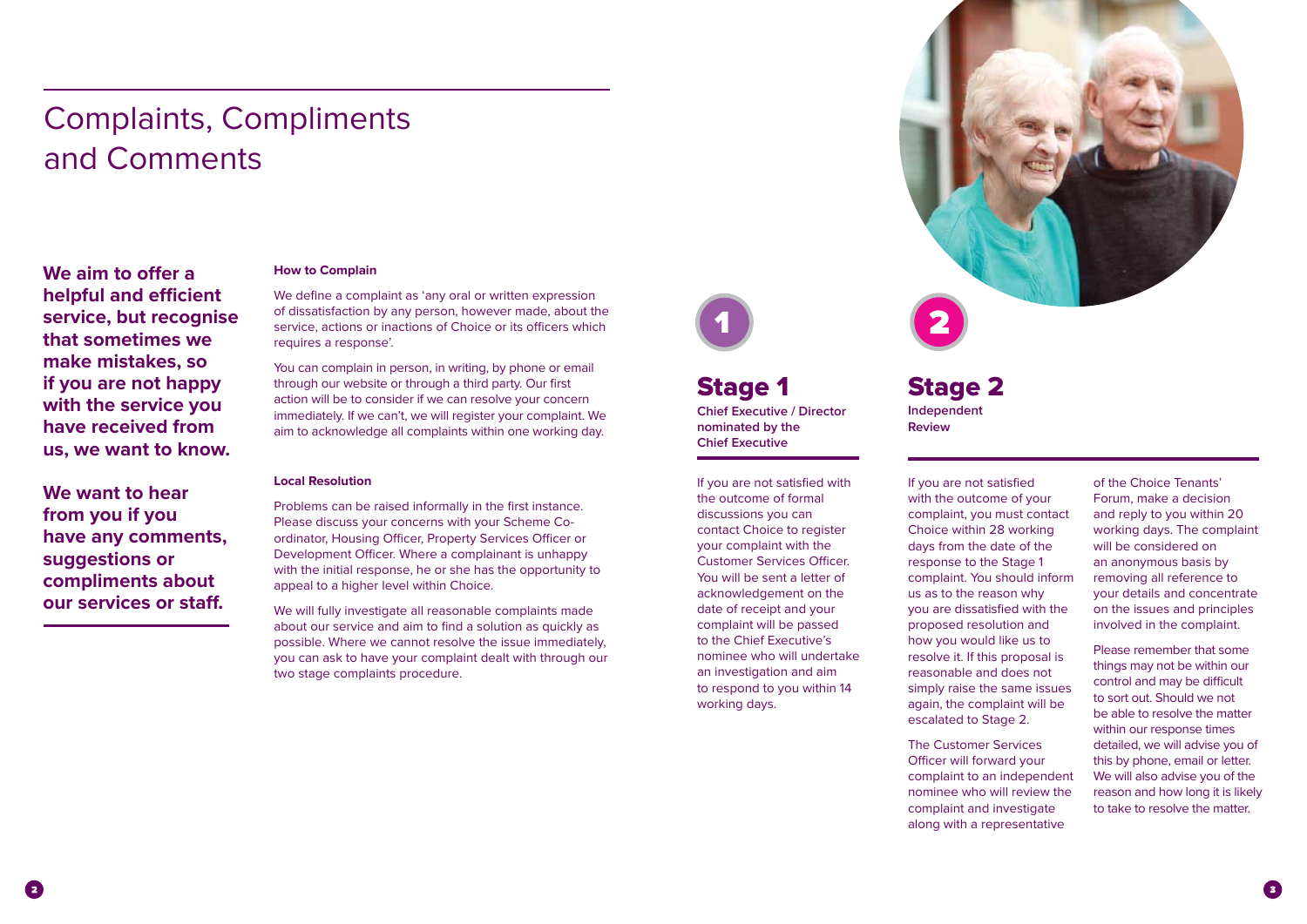Once our internal complaints procedure has been completed, you have the right to take your complaint to the Ombudsman. The Ombudsman is completely independent of Choice. Choice will co-operate fully in the course of any investigation carried out by the Ombudsman.

## Next Steps

#### **The Ombudsman**

Freepost BEL 1478 (No Stamp Required) Belfast BT1 6BR

Tel: 0800 343424 (Freephone)

Email: ombudsman@ni-ombudsman.org.uk





#### **Group, Third Party and Anonymous Complaints**

Where a group of tenants, housing applicants or another group of individuals make a complaint we will request a "lead complainant" to be nominated with whom we can liaise.

Any person who makes a complaint on behalf of another tenant, housing applicant etc. will be asked to provide the name and address of that person and their desired resolution.

All correspondence will be copied to the person being represented.

If a tenant, housing applicant etc contacts us to complain but wishes to remain anonymous we will respect this decision and investigate the complaint in the normal manner. We will close the complaint once we have investigated and taken any necessary actions.

## **Complaints**

## **Compliments**

#### **Persistent Complainants**

We have a duty to use our time and resources as effectively as possible and tenants have a responsibility to behave reasonably. We will regularly monitor and review our Complaints Policy to ensure that it continues to meet our corporate objectives, and is fair and equitable.

We reserve the right to deal with some complaints in a different manner, for example; if it is being pursued in an unreasonable manner, or unreasonably raising matters which have already been responded to, we may consider a different course of action to achieve a resolution. We consider the actions of persistent or unreasonable complainants to be unacceptable when they take up what we regard as being a disproportionate amount of time and resources.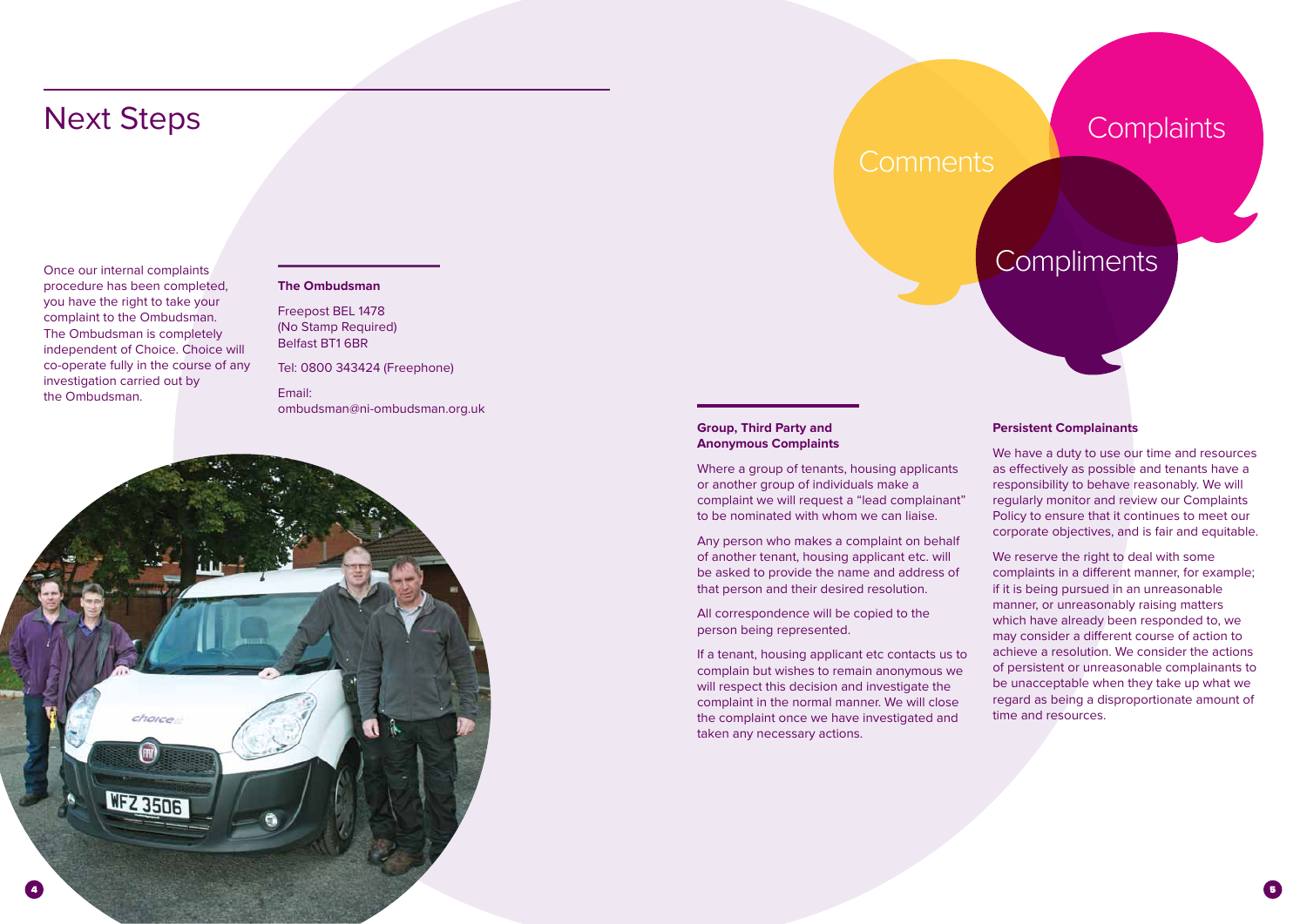#### **Unacceptable Actions or Behavior by Complainants**

Choice understands that individuals may act out of character in times of difficulty or distress. Indeed a complainant may have encountered upsetting or distressing circumstances prior to bringing a complaint to the Association. Choice does not therefore view actions or behavior as unacceptable simply because a complainant is assertive or determined.

However, the actions or behaviour of complainants who are angry, demanding or persistent may be viewed as unacceptable behaviour towards Choice staff. It is these actions or behaviours that the Association considers unacceptable. In certain circumstances where a complainant's actions are unacceptable, overly demanding, violent or abusive we reserve the right to restrict or change their access.

#### **Complaints Received when Court Action is Pending**

A complainant cannot make a formal complaint to Choice if it is in relation to any pending court action initiated by either Choice or the Complainant.

## **Choice understands that individuals may act out of character in times of difficulty or distress.**



#### **How We Manage our Complaints**

Our Complaints Department focuses on reaching a solution to all complaints. We deal with and respond to complaints openly and nondefensively and take a problem-solving approach. We record and monitor all complaints and will inform complainants of progress and the outcome of any investigation. We try at all times to deal with complaints promptly, courteously, systematically, and fairly and we use the complaints system to learn from mistakes and to raise the level of customer satisfaction.

We will advise all complainants of their rights to redress. Where we make mistakes we will apologise and seek to rectify our error.

#### **Tenant Disputes/Anti-social Behaviour**

Matters relating to fellow tenants/neighbours will be dealt with by the Housing Management Team. If and when we can help, the Housing Management Team will give assistance but this is not always possible. If you are unsatisfied with the response from the Housing Management team you can ask for your complaint to be investigated under the Formal Complaints Policy.



## **We deal with and respond to complaints openly and nondefensively and take a problemsolving approach.**

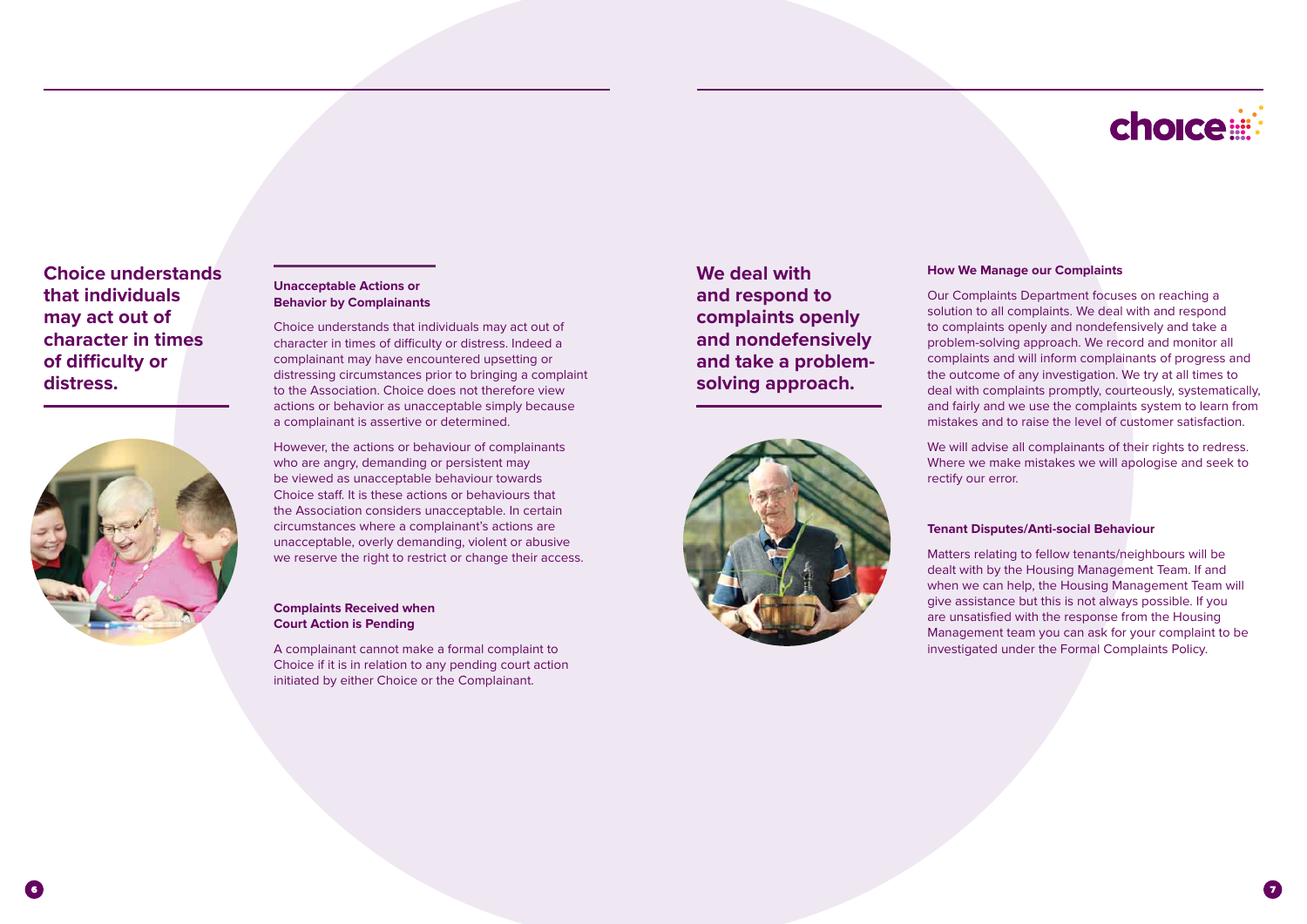# **Contact**  $\sqrt{S}$

#### **Independent Advice**

In order to ensure impartiality, the Association reserves the right to engage the services of Housing Rights to comment on how the Association conducted their investigation. Finally, before completing this form please consider if Choice is the appropriate body to complain to about your issue.

We are committed to providing high quality services and we welcome and value your feedback

#### **Routine Requests**

| Home Address:       |  |
|---------------------|--|
| Name of Complainant |  |

|  | Do you want the Association to deal directly with |  |
|--|---------------------------------------------------|--|
|--|---------------------------------------------------|--|

Yes No

The Association has implemented a dedicated customer Services Centre for you to report repairs or make general housing enquiries. Choice Services Centre can be contacted on **T: 0300 111 2211.** If YES, please ask your helper or advisor to fill in the section below: My relationship to the complainant is: My address is: Telephone: Signature:

#### **Choice**

**Leslie Morrell House, 37-41 May Street, Belfast BT1 4DN**

**Email: enquiries@Choice.org.uk Tel: 0300 111 2211 Web: choice-housing.org**

#### **1 Contact Details**

#### **2 Details of Complaint**

Please give details of your complaint below.

Remember to include dates, times, names and any other relevant information (attach a separate sheet if required.)

#### **PLEASE RETURN THIS FORM BY POST TO:**

**Choice** Leslie Morrell House 37 - 41 May Street Belfast BT1 4DN

#### someone acting on your behalf?

| Date: |  |
|-------|--|



# Complaint Form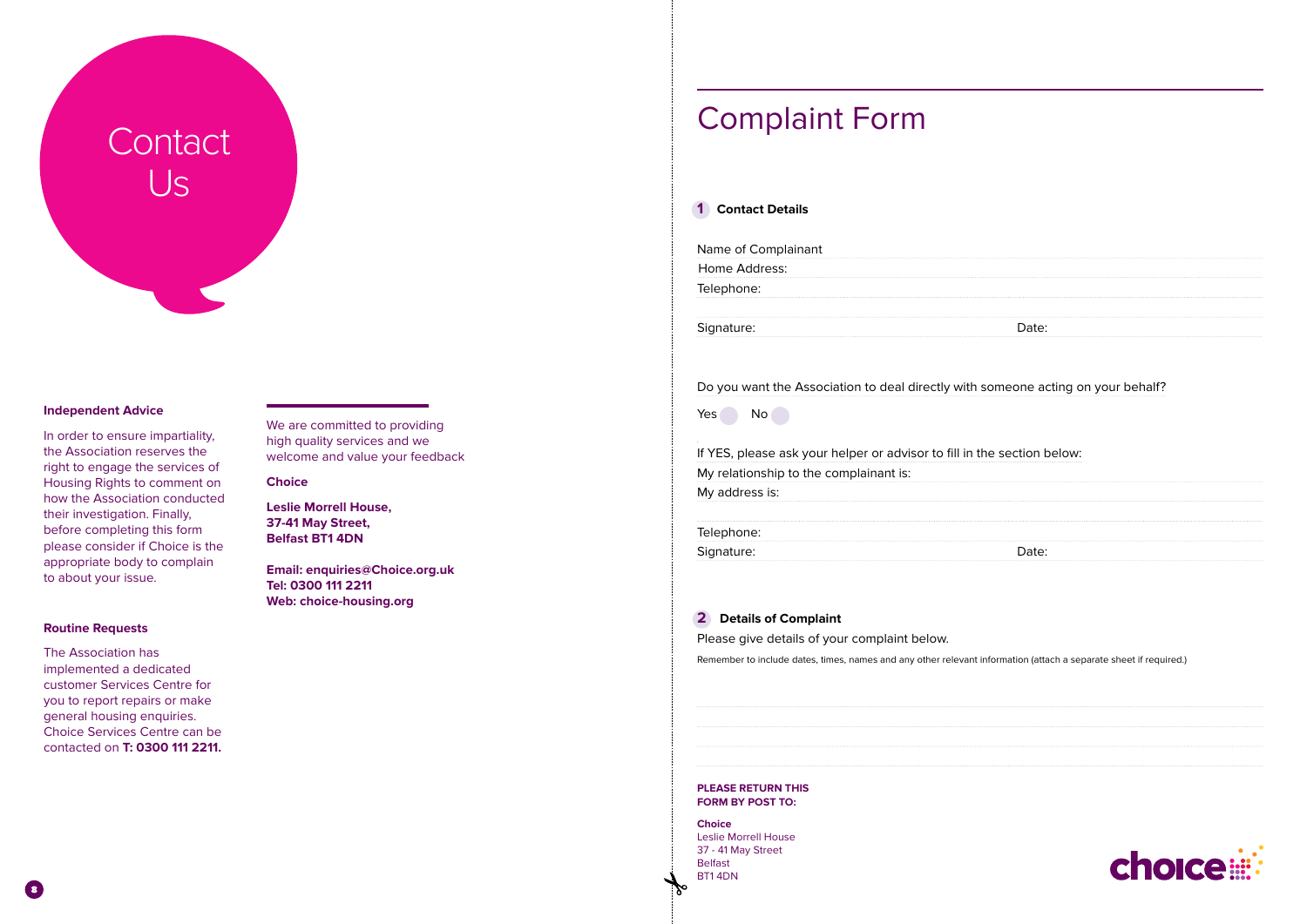#### **3 Supporting Documentation**

Please list below any supporting documentation which you are including with your complaint.



### **4 Resolution of Complaint**

What action would you like the Association to take to help resolve your complaint?

#### **5 Data Protection**

**Working** together for positive change

In order to investigate your complaint and help us deliver efficient services, we need to collect relevant personal details. We comply with the Data Protection Act 1998 when dealing with personal data. This means that your personal data will be processed in accordance with the law. Please note that we may share personal data with other organisations where appropriate.

 Please tick the box to confirm that you have read the Data Protection information above and are consenting to Choice processing your personal data.

# Complaint Form

**We want to hear from you if you have any comments, suggestions or compliments about our services or staff.**